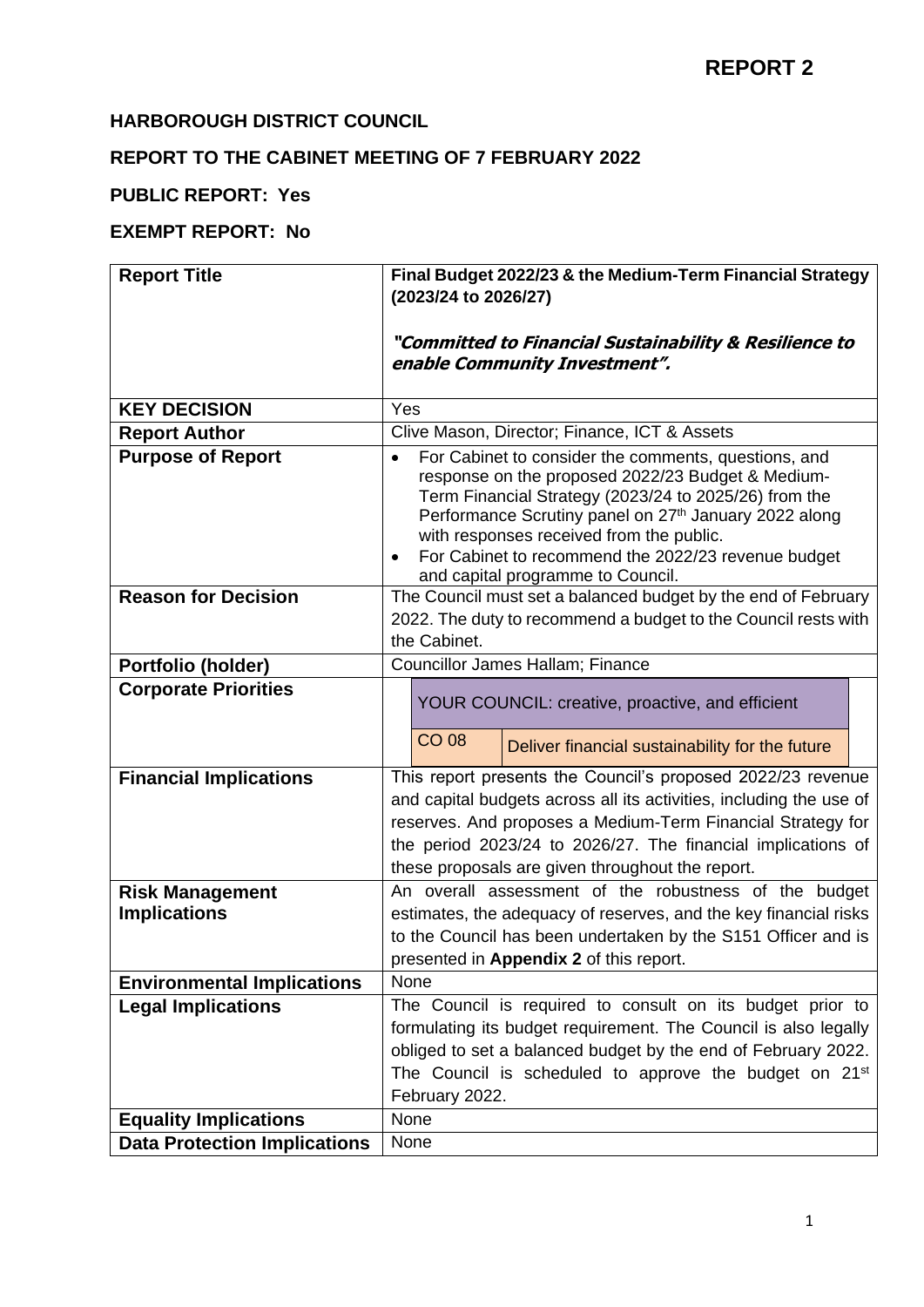| <b>Consultation</b><br><b>Background Papers</b> | Consultation was undertaken over the period from 11 <sup>th</sup> January<br>2022 to 6 <sup>th</sup> February 2022 with:<br>Trade Unions.<br><b>Local Businesses.</b><br><b>General Public.</b><br>Parishes and Town Councils.<br><b>Residents and Members Newsletters.</b><br>٠<br>The Performance Scrutiny Panel on the 28th January 2021.<br>Draft Budget 2022/23 & the Medium-Term Financial Strategy<br>(2023/24 to 2026/27) considered by Cabinet on the 10 <sup>th</sup> January<br>2021. |        |          |  |  |  |  |
|-------------------------------------------------|--------------------------------------------------------------------------------------------------------------------------------------------------------------------------------------------------------------------------------------------------------------------------------------------------------------------------------------------------------------------------------------------------------------------------------------------------------------------------------------------------|--------|----------|--|--|--|--|
| <b>Appendices</b>                               | Appendix 1: Changes Between the Draft 2022/23 Budget<br>$\bullet$<br>& MTFS (2023/24 to 2026/27) and the Final 2022/23<br>Budget & MTFS (2023/24 to 2026/27)<br>Appendix 2: Consolidated Final 2022/23 Budget & MTFS<br>(2023/24 to 2026/27)<br>Appendix 3: Summary of Budget Consultation (to be<br>tabled at the meeting)                                                                                                                                                                      |        |          |  |  |  |  |
| <b>Recommendation</b>                           | That Cabinet:<br>A. recommends to Council the approval of:<br>The Fees & Charges Schedule (Appendix 2, Annex A);<br>including the delegation to the Deputy Leader/Portfolio<br>Holder for Resources, in consultation with the S.151 officer<br>to vary Fees & Charges throughout the year, with<br>retrospective reporting to Council, and the<br>Consolidated Final Budget 2022/23 and Medium-Term<br>Financial Strategy (2023/24 to 2026/27) at Appendix 2.                                    |        |          |  |  |  |  |
|                                                 | o In respect of the 2022/23 Final Budget, this includes a                                                                                                                                                                                                                                                                                                                                                                                                                                        | Report | Appendix |  |  |  |  |
|                                                 | <b>Budget Requirement of</b><br>£13.0m                                                                                                                                                                                                                                                                                                                                                                                                                                                           | 3.2(i) | 1.6.1    |  |  |  |  |
|                                                 | <b>Council Tax</b>                                                                                                                                                                                                                                                                                                                                                                                                                                                                               | 3.2(i) | 1.6.1    |  |  |  |  |
|                                                 | Requirement of £6.7m<br>3.2(i)<br>1.6.1<br>Increase in Council Tax<br>of £5/maximum                                                                                                                                                                                                                                                                                                                                                                                                              |        |          |  |  |  |  |
|                                                 | permitted i.e. the Band<br>D charge will increase<br>to £177.97 (2020/21:<br>£162.97).                                                                                                                                                                                                                                                                                                                                                                                                           |        |          |  |  |  |  |
|                                                 | <b>New Capital</b><br>Programme projects<br>totalling £2.5m                                                                                                                                                                                                                                                                                                                                                                                                                                      | 3.11   | 3.1      |  |  |  |  |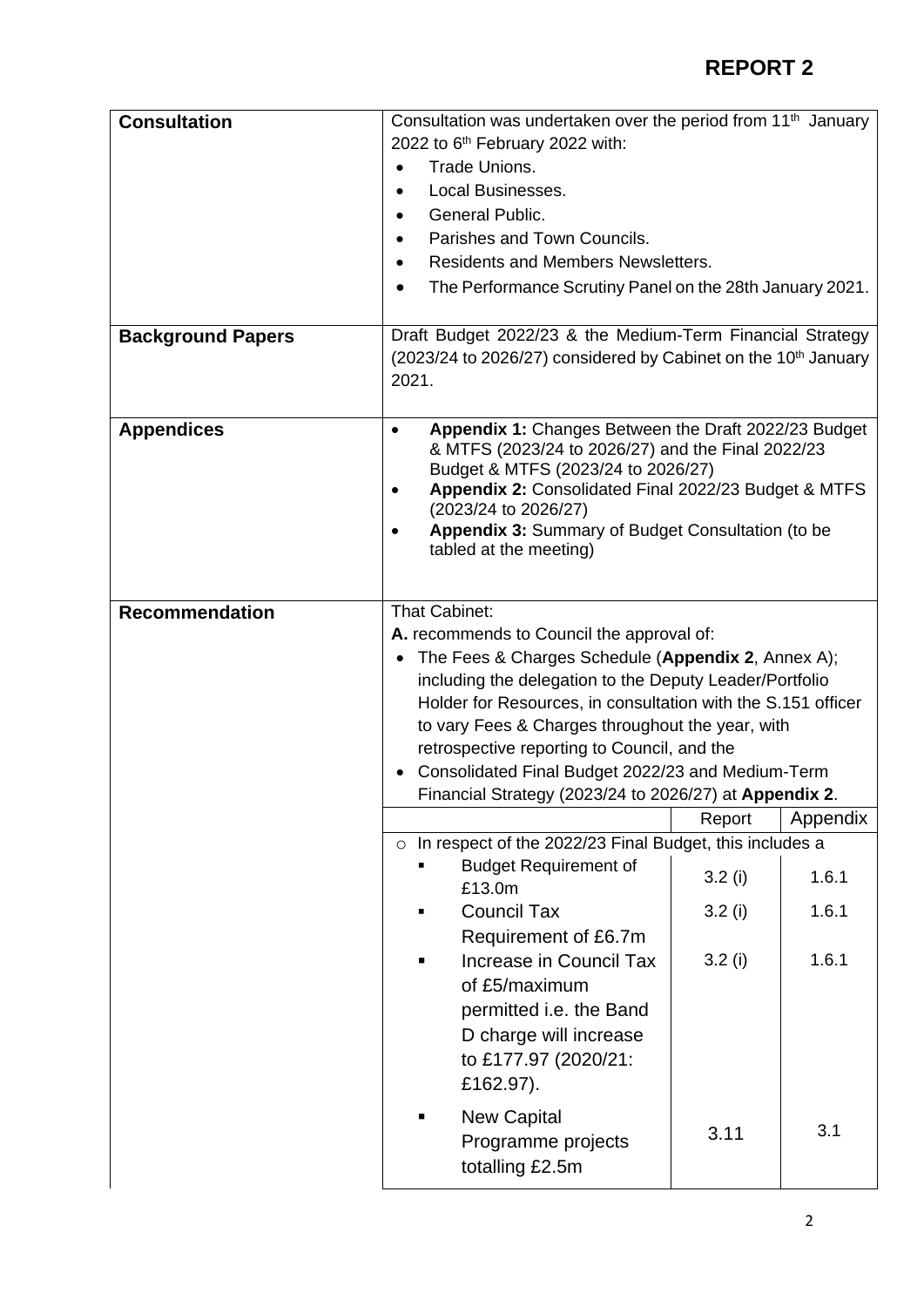| (including £40k for<br>2021/22),                                     |            |       |  |  |  |  |  |
|----------------------------------------------------------------------|------------|-------|--|--|--|--|--|
| with a revenue capital                                               |            | 1.6.1 |  |  |  |  |  |
| financing contribution of                                            | 3.2        |       |  |  |  |  |  |
| £506k.                                                               | (Table 2)  |       |  |  |  |  |  |
| In respect of the Medium-Term Financial Strategy, this<br>$\circ$    |            |       |  |  |  |  |  |
| includes by 2026/27 a:                                               |            |       |  |  |  |  |  |
| <b>Budget Requirement of</b><br>£11.6m.                              | $3.2$ (ii) | 1.6.1 |  |  |  |  |  |
| <b>Council Tax Requirement</b>                                       | $3.2$ (ii) | 1.6.1 |  |  |  |  |  |
| of £8m.                                                              |            |       |  |  |  |  |  |
| Proposed "notional"                                                  | $3.2$ (ii) | 1.6.1 |  |  |  |  |  |
| increase in Council Tax of                                           |            |       |  |  |  |  |  |
| £5 (and notionally for                                               |            |       |  |  |  |  |  |
| each year of the MTFS).                                              |            |       |  |  |  |  |  |
| No new Capital projects                                              | 3.11       | 1.5.1 |  |  |  |  |  |
| (although 2023/24 to                                                 |            |       |  |  |  |  |  |
| 2026/27 inclusive a total                                            |            |       |  |  |  |  |  |
| programme of £10.2m)                                                 |            |       |  |  |  |  |  |
| with a revenue                                                       |            |       |  |  |  |  |  |
| contribution of £907k.                                               | 3.2        | 1.6.1 |  |  |  |  |  |
| <b>B.</b> notes the comments of the Director, Finance & Fixed Assets |            |       |  |  |  |  |  |
| in respect of the "Robustness of the 2022/23 Budget and              |            |       |  |  |  |  |  |
| Medium-Term Financial Strategy 2023/24 to 2026/27" (para 5)          |            |       |  |  |  |  |  |
| and Appendix 2, Section 5).                                          |            |       |  |  |  |  |  |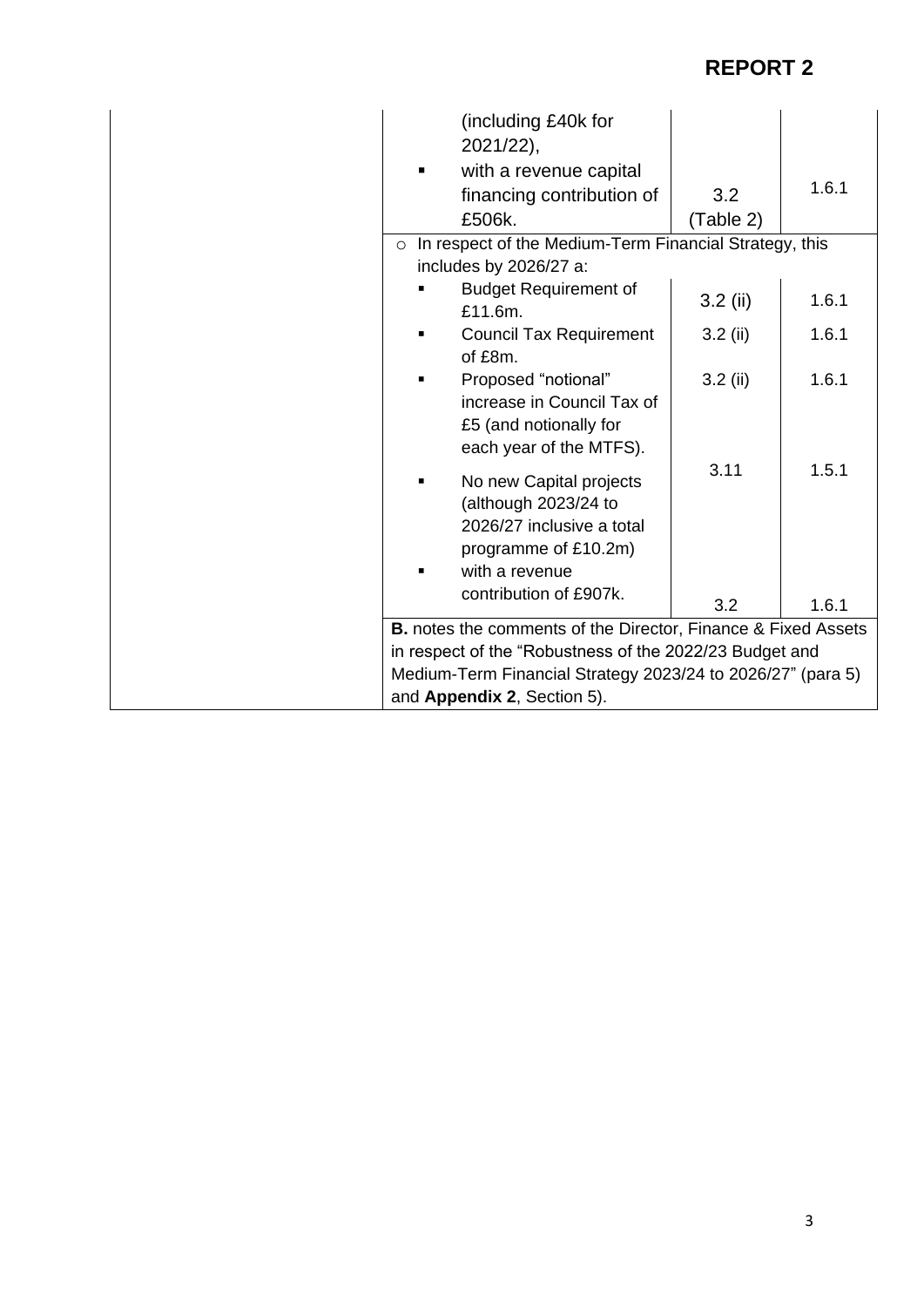### **1. INTRODUCTION**

1.1 At the 10<sup>th</sup> January 2022 Cabinet meeting, Cabinet approved the Draft 2022/23 Budget & MTFS (2023/24 to 2026/27), in summary this included for:

## i. **Services**,

- net expenditure of £11.4m, a net "nil" contribution from reserves and a Budget Requirement of £11.9m.
- by 2026/27, the Medium-Term Financial Strategy (MTFS) is showing a Budget Requirement of £11.6m,
- a Capital Programme of £6.8m for 2022/23, decreasing to £0.9m by 2026/27; with net capital financing (MRP) of £506k and £907k, respectively.

## ii. **Corporate Financing**, for 2022/23;

- Non-Domestic Rates of £6.9m, with a decrease to £4.1m by 2026/27.
- the receipt of New Homes Bonus of £2.3m (a new allocation of £1.8m, legacy allocation of £557k), reducing to nil by 2023/24.
- the receipt of £201k in Services Grant and Lower Tier Services Grant, reducing to nil by 2023/24.
- a net deficit on the Collection Fund of £4.4m, reducing to a deficit position of £213k by 2026/27.
- an increase in the Council Tax of £5, with a similar notional increase for each year of the MTFS thereafter.

## iii. **Reserves**,

- maintaining a 20% minimum level of reserves for the General Fund (Unallocated) Reserve for the entire period of the MTFS,
- for 2022/23, a contribution to reserves of £479k, and for 2023/24 and 2024/25 a "nil" contribution to support services, with a contribution of £1.2m and £411k respectively.
- for 2025/26 and 2026/27, the application of £551k and £1.6m from general reserves to finance the estimated budget gap (a total reserve contribution of £2.1m).
- iv. **Risk**, with the Council receiving a significant New Homes Bonus contribution this has helped the Council to mitigate some of the significant Collection Fund forecast costs in the next few years and costs contribute to future budgetary pressures.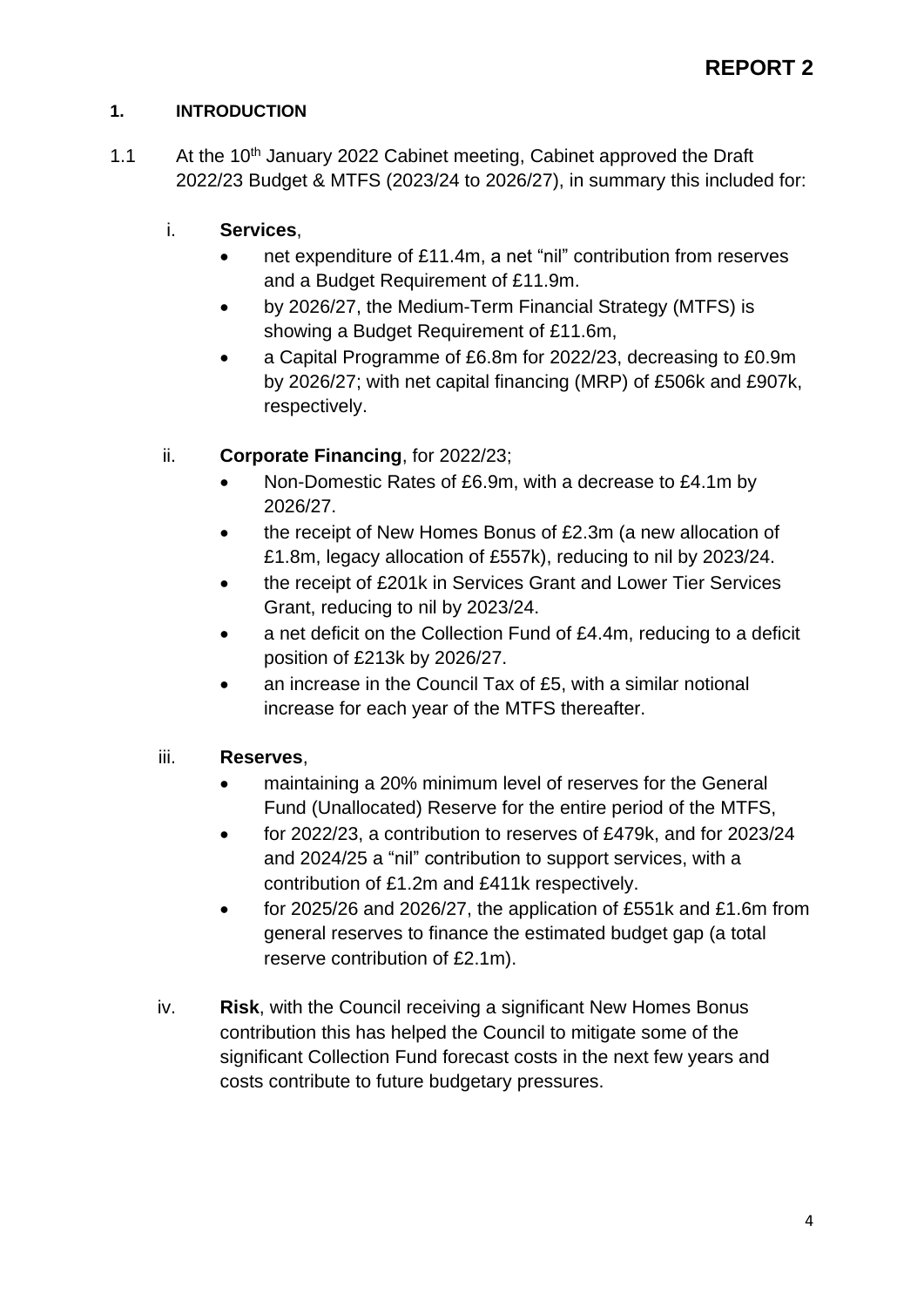#### **2. BUDGETARY CHANGES BETWEEN THE DRAFT AND FINAL 2022/23 BUDGET AND MTFS (2022/23 TO 2026/27).**

2.1 Since the January Cabinet, there have been some changes to the Budget and MTFS, a detailed profile of the changes is shown in **Appendix 1** and summarised in Table 1 below. In effect there are two sets of changes:

| <b>Changes between</b><br>Draft 2022/23 Budget & MTFS (2023/24 to 2026/27)<br>and<br>Final 2022/23 Budget & MTFS (2023/24 to 2026/27) |               |                                            |                                       |         | Table 1 |              |
|---------------------------------------------------------------------------------------------------------------------------------------|---------------|--------------------------------------------|---------------------------------------|---------|---------|--------------|
|                                                                                                                                       | <b>Budget</b> |                                            | <b>Medium-Term Financial Strategy</b> |         |         |              |
|                                                                                                                                       | 2022/23       | 2023/24                                    | 2024/25                               | 2025/26 | 2026/27 | <b>Total</b> |
|                                                                                                                                       | £000          | £000                                       | £000                                  | £000    | £000    |              |
| Changes in Service Costs and Income                                                                                                   | 149           | 260                                        | 339                                   | 393     | 442     | 1,583        |
| Changes in Capital Financing                                                                                                          |               |                                            |                                       |         |         | O            |
| <b>Changes in Reserves</b>                                                                                                            | 949           | (236)                                      | (315)                                 | (369)   | (417)   | (388)        |
| Change in Grant (incl. NDR, NHB etc)                                                                                                  | (1,098)       | (25) <br>(24)<br>(24) <br>(24)<br>(1, 195) |                                       |         |         |              |
| <b>Net Changes in Council Tax</b>                                                                                                     |               |                                            |                                       |         |         | 0            |

## **i. Changes in Service Costs and Income**

These changes are due to additional:

- inflation relating to the Waste Management Contract, this change is £131k in 2022/23 but increases to £423k by 2027/28.
- partner contributions to the Leicestershire Revenues & Benefits Partnership of £54k per annum.
- Savings from the establishment within the HIC/GOC of £36k per annum.

#### **ii. Changes in Reserves**

As a consequence of the changes to service costs (i) above and grant (iii) below, in the main the Council has applied the additional "net" New Homes Bonus and Non-Domestic Rates receipts into an Earmarked Reserve and used these to "smooth" expenditure over the MTFS (the application of this reserve is shown in the "Other Net Reserves Contributions" line). However, in 2025/26 and 2026/27 it is necessary to apply Earmarked Reserves to fund unplanned expenditure (budget gap); for 2025/26 this is £551k and for 2026/27 this is £2.0m. In comparison to the Draft Budget/MTFS, there has not been any increase for 2025/26 but there has been an increase of £386k in 2026/27 (the Draft Budget/MTFS showed a reserves contribution of £1.6m).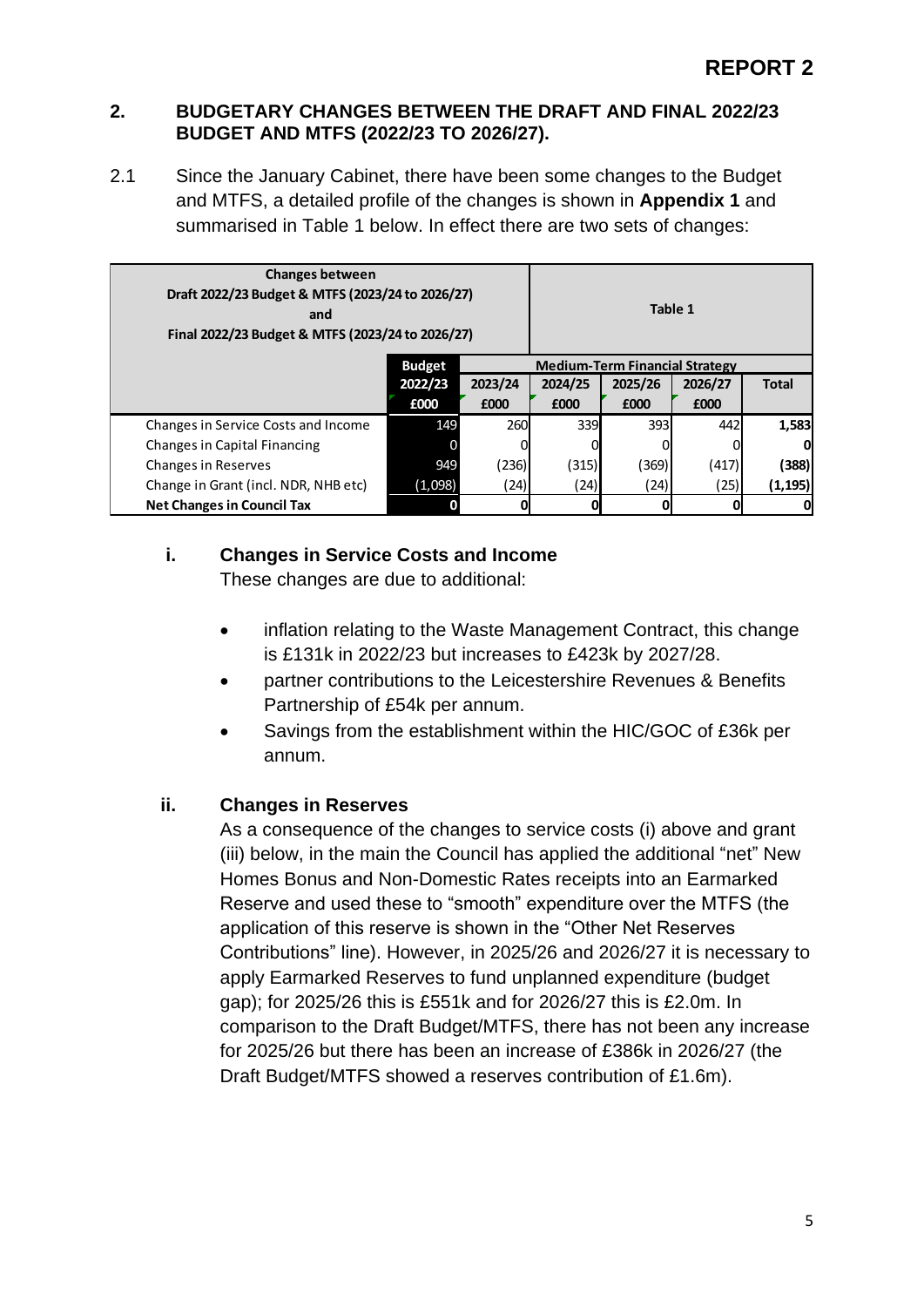### **iii. Changes in Grant**

### **Non-Domestic Rates (NDR)**

The change between the Draft and Final 2022/23 Budget is an increase in NDR of £2.2m; and the reasons for the change are shown in **Table 2** below. Members should note that this change has come about as a consequence of the production of the NDR 1, which is a statutory return and is produced in late January; whereas the numbers included in the Draft Budget are based on best estimates prior to the detail of the provisional settlement and on collection performance of earlier in the year. Future years changes are minimal (circa £24k per annum).

| NDR Change Between Draft and Final 2022/23 Budget |              |              |          | <b>Table 2</b>                                                                                              |
|---------------------------------------------------|--------------|--------------|----------|-------------------------------------------------------------------------------------------------------------|
|                                                   | <b>Draft</b> | <b>Final</b> |          | <b>Variance Reason for Variance</b>                                                                         |
|                                                   | £000         | £000         | £000     |                                                                                                             |
| Council Share of Business Rates                   | 19,081       | 18,000       |          | (1,081) Extension by government of COVID reliefs                                                            |
|                                                   |              |              |          | for hospitality and retail                                                                                  |
| <b>Estimated Growth</b>                           | 1,641        | 800          |          | (841) More prudence allowed for additional                                                                  |
|                                                   |              |              |          | discounts being applicable on new premises                                                                  |
|                                                   |              |              |          |                                                                                                             |
| lless Tariff                                      | (13,600)     | (13,600)     |          |                                                                                                             |
| <b>HDC Business Rates</b>                         | 7,122        | 5,200        | (1, 922) |                                                                                                             |
| less Levy (paid to Pool)                          | (2,661)      | (1,699)      |          | 962 Links directly to the reduced council share of                                                          |
|                                                   |              |              |          | business rates                                                                                              |
| lless Growth retained in Pool                     | (2, 549)     | (1,628)      |          | 921 Links directly to the reduced council share of                                                          |
|                                                   |              |              |          | business rates                                                                                              |
| <b>HDC Business Rates after Pooling</b>           | 1,912        | 1,873        | (39)     |                                                                                                             |
| s.31 Grant                                        | 5,049        | 7,319        |          | 2.270 Government extension of COVID related                                                                 |
|                                                   |              |              |          | reliefs resulting in additional compensation                                                                |
|                                                   |              |              |          | for the council                                                                                             |
| 100% Renewable Energy Retention                   | 31           | 35           |          | 4 Increased properties                                                                                      |
| <b>Estimate Net Business Rates</b>                | 6,992        | 9,227        | 2,235    |                                                                                                             |
|                                                   |              |              |          | NB. Changes over the MTFS period (2023/24 to 2026/27) are marginal, an annual increase over £24k per annum. |

## **Collection Fund (Surplus)/Deficit (CF)**

The change between Draft and Final 2022/23 Budget is an increase of the CF Deficit of £1.1m; and the reason for the change is shown in **Table 3** below. Members should note that this change is due to the latest collection performance. There are no changes to future years.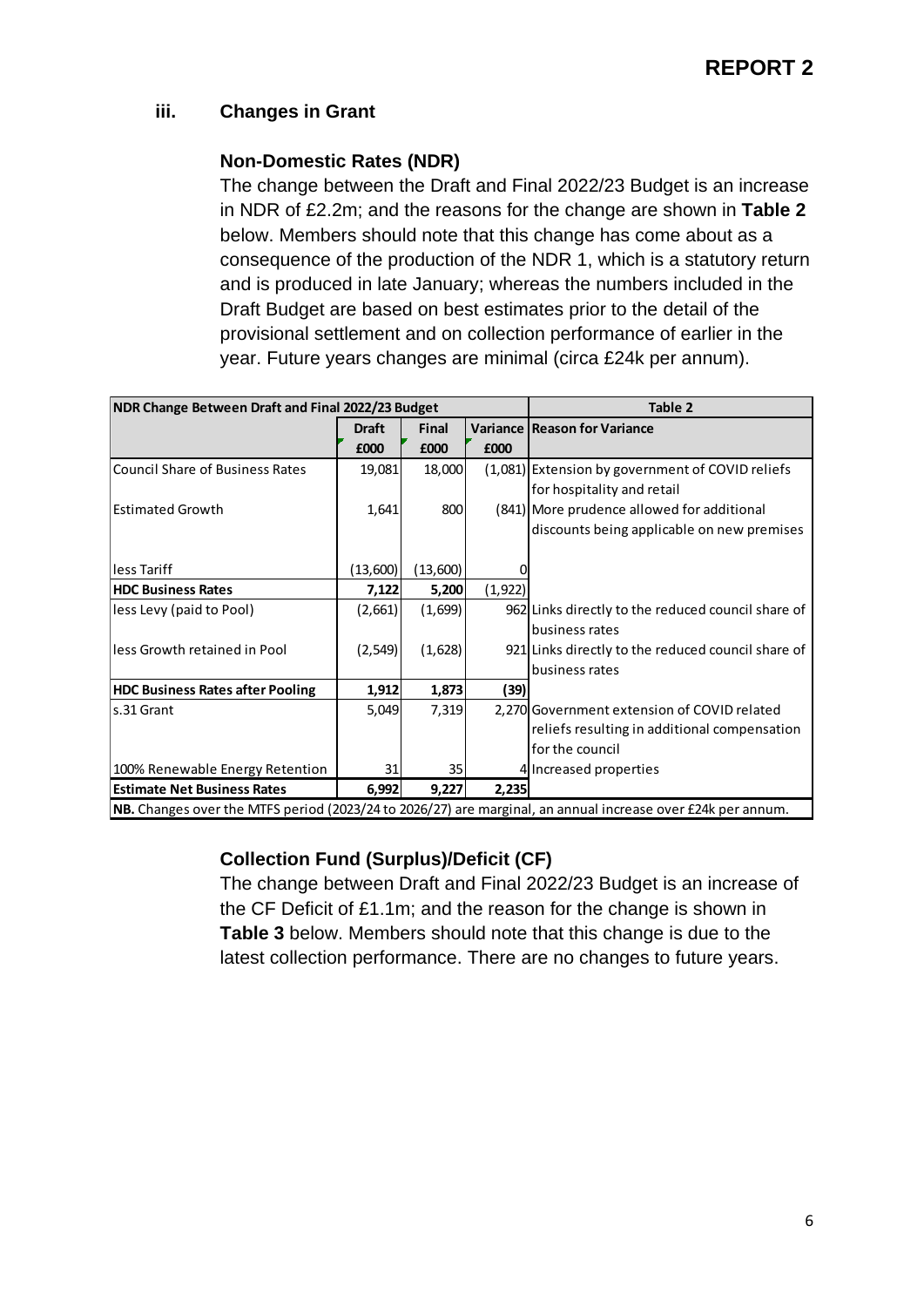| Collection Fund Change Between Draft and Final 2022/23 Budget              | Table 3              |                      |       |                                                  |  |  |  |  |
|----------------------------------------------------------------------------|----------------------|----------------------|-------|--------------------------------------------------|--|--|--|--|
|                                                                            | <b>Draft</b><br>£000 | <b>Final</b><br>£000 | £000  | <b>Variance Reason for Variance</b>              |  |  |  |  |
| Council Tax                                                                |                      |                      |       |                                                  |  |  |  |  |
| <b>Forecast Surplus</b>                                                    | (235)                | (250)                |       | (15) Improved position on council tax collected. |  |  |  |  |
| <b>NDR</b>                                                                 |                      |                      |       |                                                  |  |  |  |  |
| 1/3 contribution of 2020/21 deficit                                        | 800                  | 800                  |       |                                                  |  |  |  |  |
| (2021/22 Estimate deficit (HDC Share)                                      | 3,850                | 5,001                |       | 1,151 Decreased net business rates collected.    |  |  |  |  |
| <b>Extimated Collection Fund</b>                                           | 4,415                | 5,551                | 1,136 |                                                  |  |  |  |  |
| (Surplus)/Deficit                                                          |                      |                      |       |                                                  |  |  |  |  |
| <b>NB.</b> There are no changes over the MTFS period (2023/24 to 2026/27). |                      |                      |       |                                                  |  |  |  |  |

#### **3. FINAL BUDGET 2022/23 AND MEDIUM-TERM FINANCIAL STRATEGY (2023/24 to 2026/27)**

- 3.1 The Councils Budget (and MTFS) is made up of several constituent parts; each of which is not mutually exclusive and therefore it is imperative that they are agreed together. The Consolidated Final 2022/23 Budget & Detailed MTFS (2023/24 to 2026/27) is shown at **Appendix 2** and is made-up of the following:
	- 1. Strategic Budget Summary
	- 2. Operational Revenue Budgets and Medium-Term Financial Strategy
	- 3. Capital
	- 4 Fees & Charges
	- 5 Robustness of the 2022/23 Budget and Medium-Term Financial **Strategy**

Annex A – Fees & Charges

Annex B – CIPFA 2022 Resilience Index

#### **Strategic Budget Summary**

#### Revenue Budget

3.2 The **Consolidated Final 2022/23 Budget and Medium-Term Financial Strategy** is summarised in **Table 4** below; a detailed analysis showing the movements between the Draft and Final Budget and MTFS is shown in **Appendix 2** (Section 1).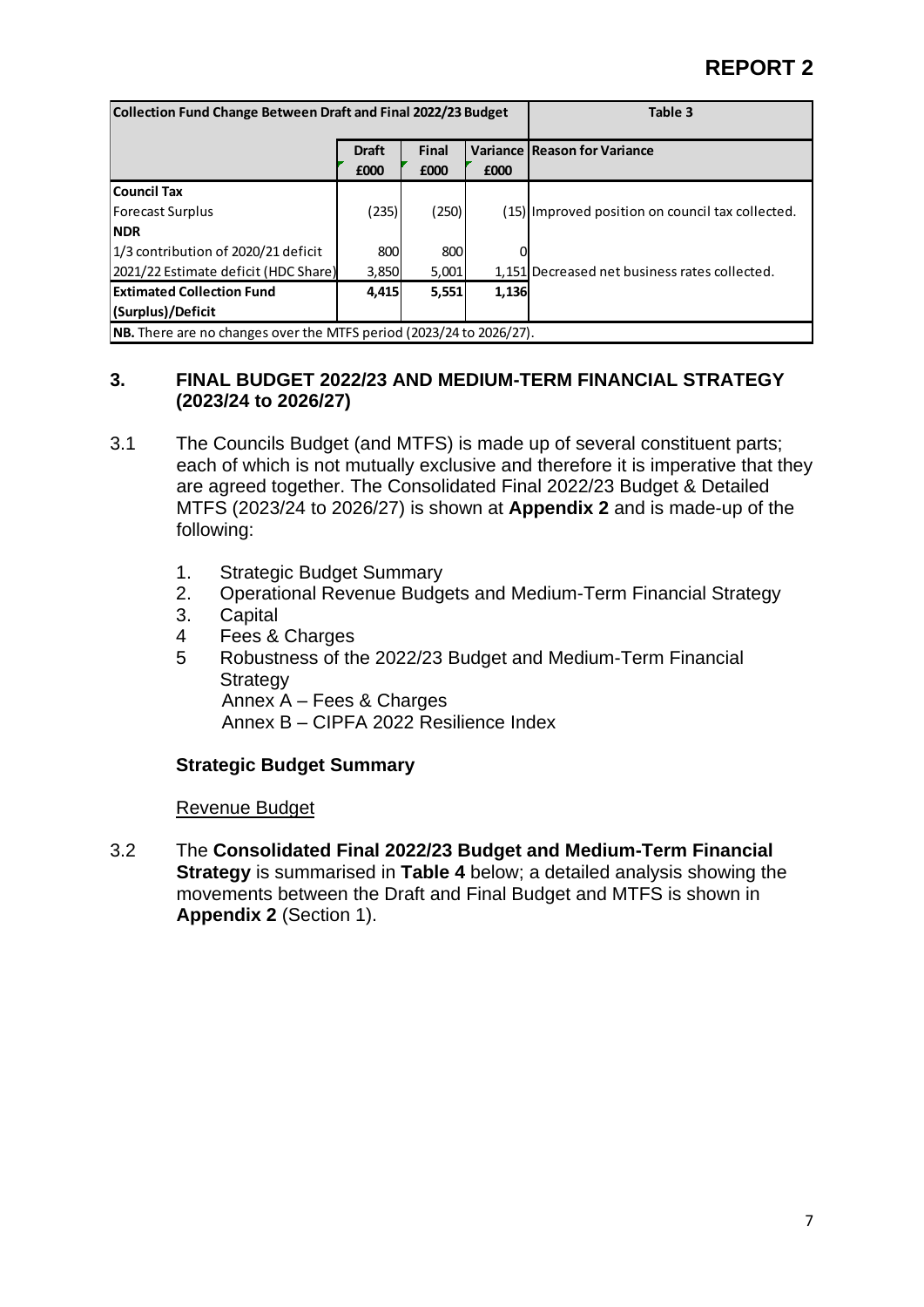|                                            | Summary Consolidated Final Budget 2022/23 & MTFS (2023/24 to 2026/27) |         |          |         |          |          |  |  |
|--------------------------------------------|-----------------------------------------------------------------------|---------|----------|---------|----------|----------|--|--|
|                                            | 2021/22                                                               | 2022/23 | 2023/24  | 2024/25 | 2025/26  | 2026/27  |  |  |
|                                            | Original                                                              |         |          |         |          |          |  |  |
|                                            | <b>Budget</b>                                                         |         |          |         |          |          |  |  |
|                                            | £000                                                                  | £000    | £000     | £000    | £000     | £000     |  |  |
| <b>Net Cost of Services</b>                | 12,241                                                                | 11,064  | 10,942   | 11,094  | 11,896   | 12,708   |  |  |
| Capital Financing                          | 856                                                                   | 506     | 542      | 741     | 820      | 906      |  |  |
| <b>Net Expenditure</b>                     | 13,097                                                                | 11,570  | 11,484   | 11,835  | 12,716   | 13,614   |  |  |
| Reserves Contributions to Support Services | (1, 935)                                                              |         |          |         | (551)    | (1, 962) |  |  |
| <b>Other Net Reserves Contributions</b>    | 2,677                                                                 | 1,428   | (1,451)  | (725)   | (804)    | (31)     |  |  |
| <b>Net Reserve Contributions</b>           | 742                                                                   | 1,428   | (1, 451) | (725)   | (1, 355) | (1,993)  |  |  |
| <b>Budget Requirement</b>                  | 13,839                                                                | 12,998  | 10,033   | 11,110  | 11,361   | 11,621   |  |  |
| <b>Total Grant</b>                         | (7, 551)                                                              | (6,344) | (3,020)  | (3,749) | (3,675)  | (3,601)  |  |  |
| Council Tax Requirement                    | 6,288                                                                 | 6,654   | 7,013    | 7,361   | 7,686    | 8,020    |  |  |

3.3 The key messages to note in respect of the Final 2022/23 Budget and Medium-Term Financial Strategy (2023/24 to 2026/27) are as follows:

#### **i. Final 2022/23 Budget**

- **Net Expenditure** of £11.6m, a reduction of £1.5m (11.7%) compared to 2021/22.
- **Budget Requirement** of £13.0m, a reduction of £1.9m (6.1%) compared to 2021/22.
- **Council Tax Requirement** of £6.7m, this reflects an increase of £5 (to £177.97) compared to 2021/22.
- **Net Contribution to General Reserves** of £1.4m.
- ii. **Medium-Term Financial Strategy**, by 2026/27 a
	- **Net Expenditure** of £13.6m, an increase of £2.0m (17.7%) compared to 2022/23.
	- **Budget Requirement** of £11.6m, a reduction of £1.4m (10.6%) compared to 2022/23.
	- **Council Tax Requirement** of £8m, this reflects an annual notional increase of £5 in Council Tax for each year of the MTFS and a gradual increase in the Council Tax Base over the period.
	- **Net Contribution from General Reserves**; over the MTFS period the Council is committing to use the additional New Homes Bonus and surplus NDR to finance the inflationary costs noted elsewhere. However, members should note that there is an opening budget gap from 2025/26 (£551k) to 2026/27 (£2.0m).
- 3.4 Detailed operational budgets are shown in **Appendix 2**, Section 2. **Table 5** below shows a detailed subjective analysis of the net expenditure Budget for 2022/23: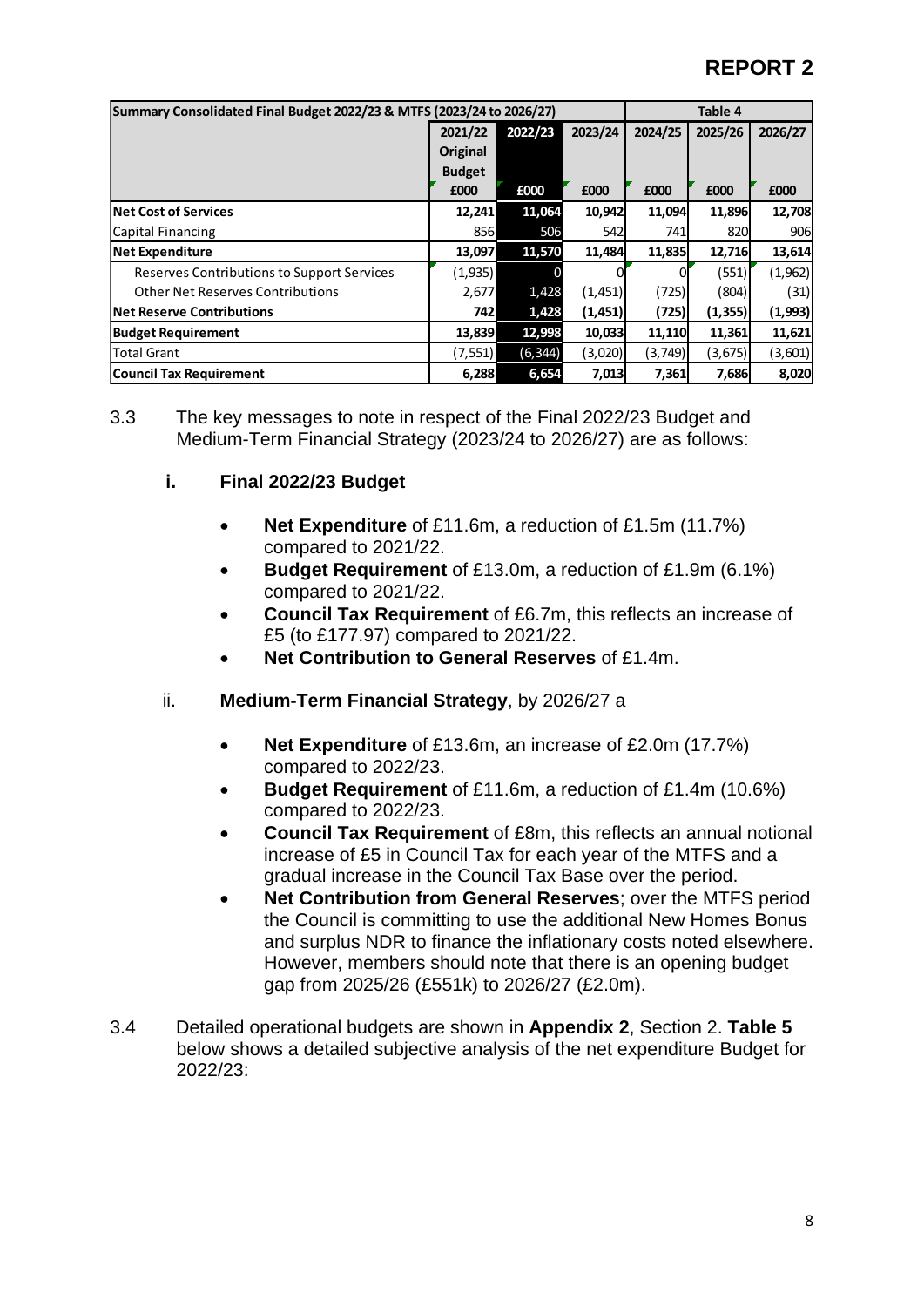|            | Subjective Analysis for the 2022/23 Budget                      |                    |                | <b>Table 5</b> |  |  |  |  |
|------------|-----------------------------------------------------------------|--------------------|----------------|----------------|--|--|--|--|
| 2021/22    |                                                                 |                    | 2022/23        |                |  |  |  |  |
| <b>Net</b> | <b>Subjective Analysis</b>                                      | <b>Expenditure</b> | <b>Income</b>  | <b>Net</b>     |  |  |  |  |
| £000       |                                                                 | £000               | £000           | £000           |  |  |  |  |
| 9,839      | Employees                                                       | 9,460              | $\overline{0}$ | 9,460          |  |  |  |  |
| 1,733      | Premises                                                        | 1,747              | $\overline{0}$ | 1,747          |  |  |  |  |
| 128        | Transport                                                       | 100                | 0              | 100            |  |  |  |  |
| 8,592      | Supplies & Services                                             | 7,919              | 0              | 7,919          |  |  |  |  |
| 2,431      | Third Party Payments (*)                                        | 2,371              | 0              | 2,371          |  |  |  |  |
| 110        | Transfer payments                                               | 95                 | 0              | 95             |  |  |  |  |
| 38         | <b>Housing Benefit</b>                                          | 7,771              | (7,680)        | 91             |  |  |  |  |
|            | (10,630) Fees & Charges, Rental Income etc                      |                    | (10, 719)      | (10, 719)      |  |  |  |  |
| 12,241     |                                                                 | 29,463             | (18, 399)      | 11,064         |  |  |  |  |
| NB.        |                                                                 |                    |                |                |  |  |  |  |
|            | mainly payments to other local authorities for various services |                    |                |                |  |  |  |  |

#### **Reserves**

- 3.5 The Council's Constitution is silent about whether reserves are a constituent part of the Council's Budget, consequently the conclusion is that they are not. However, contributions to the budget will be part of the budget as they are a source of finance.
- 3.6 In November 2020 Cabinet approved a new [Reserves Strategy.](https://cmis.harborough.gov.uk/CMIS5/Document.ashx?czJKcaeAi5tUFL1DTL2UE4zNRBcoShgo=LhprB32sCPrEZBz7%2bwPlLIVGcqwC%2fGdn5vUFArmRn4v8zVV%2fObFdUQ%3d%3d&rUzwRPf%2bZ3zd4E7Ikn8Lyw%3d%3d=pwRE6AGJFLDNlh225F5QMaQWCtPHwdhUfCZ%2fLUQzgA2uL5jNRG4jdQ%3d%3d&mCTIbCubSFfXsDGW9IXnlg%3d%3d=hFflUdN3100%3d&kCx1AnS9%2fpWZQ40DXFvdEw%3d%3d=hFflUdN3100%3d&uJovDxwdjMPoYv%2bAJvYtyA%3d%3d=ctNJFf55vVA%3d&FgPlIEJYlotS%2bYGoBi5olA%3d%3d=NHdURQburHA%3d&d9Qjj0ag1Pd993jsyOJqFvmyB7X0CSQK=ctNJFf55vVA%3d&WGewmoAfeNR9xqBux0r1Q8Za60lavYmz=ctNJFf55vVA%3d&WGewmoAfeNQ16B2MHuCpMRKZMwaG1PaO=ctNJFf55vVA%3d) As well as the strategy itself, Cabinet approved General Fund (Unallocated) Reserves; that a minimum level of reserves be established at 20% of Net Expenditure (Net Expenditure being the total of service and capital finance)

#### Impact on Reserves of the 2022/23 Final Budget and MTFS (2023/24 to 2026/27)

- 3.7 Surpluses (or deficits) in funding are adjusted via contributions to or from reserves; in the Summary Consolidated Budget shown at **Table 4** this is shown against the line entitled "Net Reserve Contributions".
- 3.8 **Table 6** below summaries the impact of the 2022/23 Final Budget and MTFS on the Councils reserves position, which is shown in detail in **Appendix 2**, Section 1.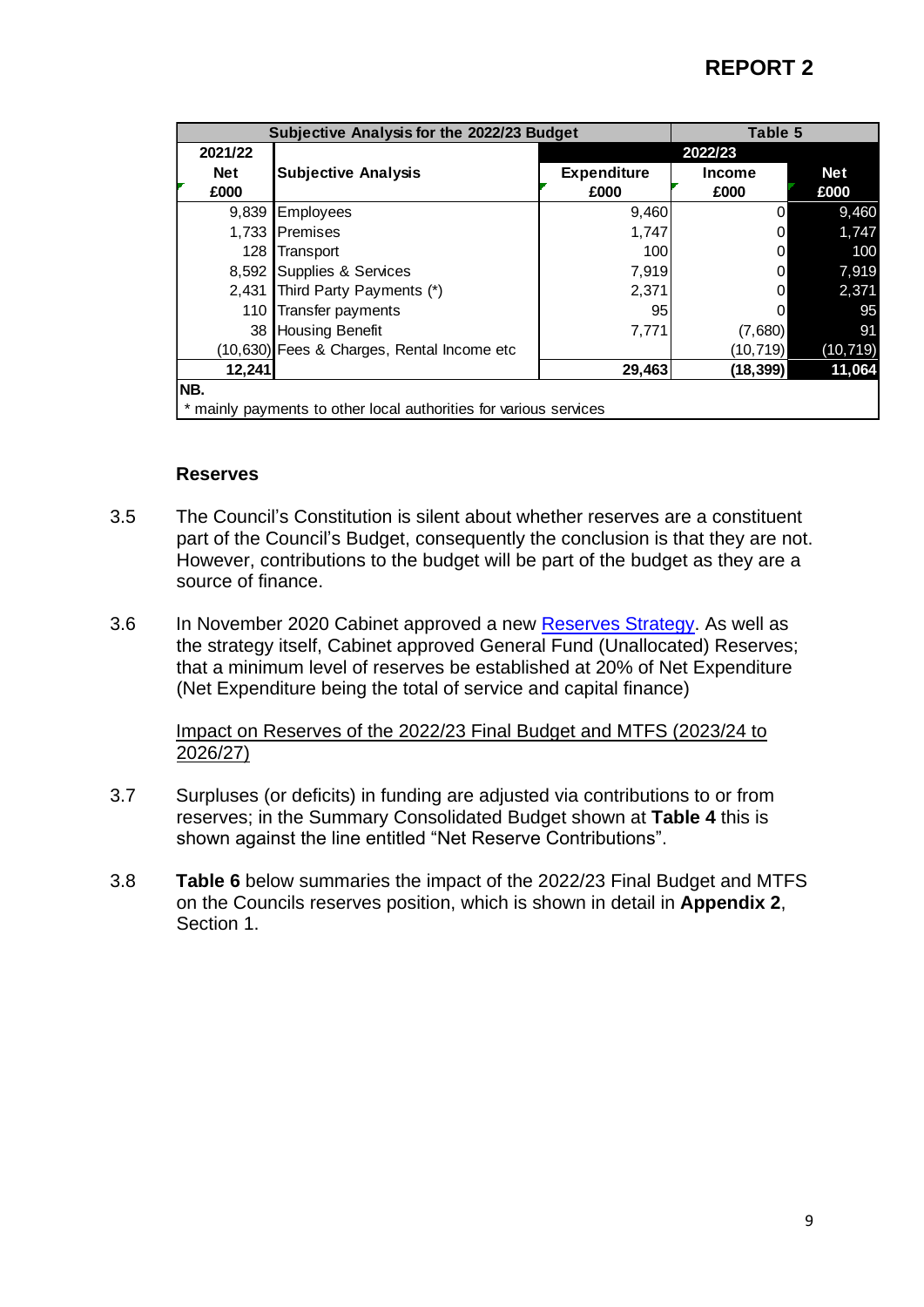| Summary Reseves Statement for the Consolidated Final Budget 2022/23<br>& MTFS (2023/24 to 2026/27) | Table 6         |         |         |         |         |         |
|----------------------------------------------------------------------------------------------------|-----------------|---------|---------|---------|---------|---------|
|                                                                                                    | 2021/22         | 2022/23 | 2023/24 | 2024/24 | 2025/26 | 2026/27 |
|                                                                                                    | <b>Original</b> |         |         |         |         |         |
| All numbers as at 31 March of each year                                                            | <b>Budget</b>   |         |         |         |         |         |
|                                                                                                    | £000            | £000    | £000    | £000    | £000    | £000    |
|                                                                                                    |                 |         |         |         |         |         |
| <b>General Fund (Unallocated) Reserve</b>                                                          | 2,619           | 2,291   | 2,297   | 2,367   | 2,543   | 2,723   |
| - Reserves at 20% of Net Expenditure                                                               | Yes             | Yes     | Yes     | Yes     | Yesl    | Yesl    |
|                                                                                                    |                 |         |         |         |         |         |
| <b>Earmarked Reserves</b>                                                                          |                 |         |         |         |         |         |
| <b>Budget Surplus</b>                                                                              | 0               |         | 0       |         |         | 0       |
| CV19 Internal Recovery                                                                             | 1,074           | 2,157   | 1,140   | 1,000   | 1,000   | 1,000   |
| Projects, Risk & Smoothing                                                                         | 919             | 3,719   | 3,295   | 2,869   | 2,365   | 2,633   |
| Capital & Contract                                                                                 | 403             | 748     | 748     | 748     | 748     | 748     |
| Transformation                                                                                     | 2,000           | 1,067   | 1,067   | 1,067   | 1,067   | 1,067   |
| Community, Economic & Infrastructure                                                               | 1,447           | 1,947   | 1,947   | 2,087   | 2,087   | 1,016   |
| <b>Commercial Investment Reserve</b>                                                               | 3,128           | 2,857   | 2,857   | 2,786   | 2,059   | 988     |
| <b>Total Reserve Balances</b>                                                                      | 11,590          | 14,786  | 13,351  | 12,924  | 11,869  | 10,175  |

- 3.9 In the Final Budget 2022/23 and MTFS (2023/24 to 2026/27), the Council is forecasting a balanced budget for 2022/23 through to 202627 – primarily due to the application of NHB and surplus NDR that has been set-aside to meet future years collection fund deficits and known service pressures. In respect of the MTFS, the council continues to maintain its 20% minimum level for the General Fund (Unallocated) Reserve through to 2026/27. However, from 2026/27 onwards the Council has to utilise £2.5m of reserves to ensure that the General Fund (Unallocated) Reserve is maintained at the 20% threshold (2025/26, £551k; 2026/27, £2.1m).
	- ➢ *Using Reserves*
- 3.10 It should be noted that if the Council chooses to use reserves to meet a revenue budget gap this must be viewed as short term bridging finance. Alternatively, if reserves were viewed as long term investment finance, they would award Councillors an opportunity to invest in their communities; such opportunities include:
	- one-off direct investment in community services; this is likely to bring long term community benefit if provided as "seed" funding.
	- the acquisition or enhancement of assets; this is likely to reduce the cost of Council infrastructure or indeed enable the development of new local infrastructure, or
	- invest in opportunities that could either generate income or reduce expenditure and therefore the overall net expenditure of the Council.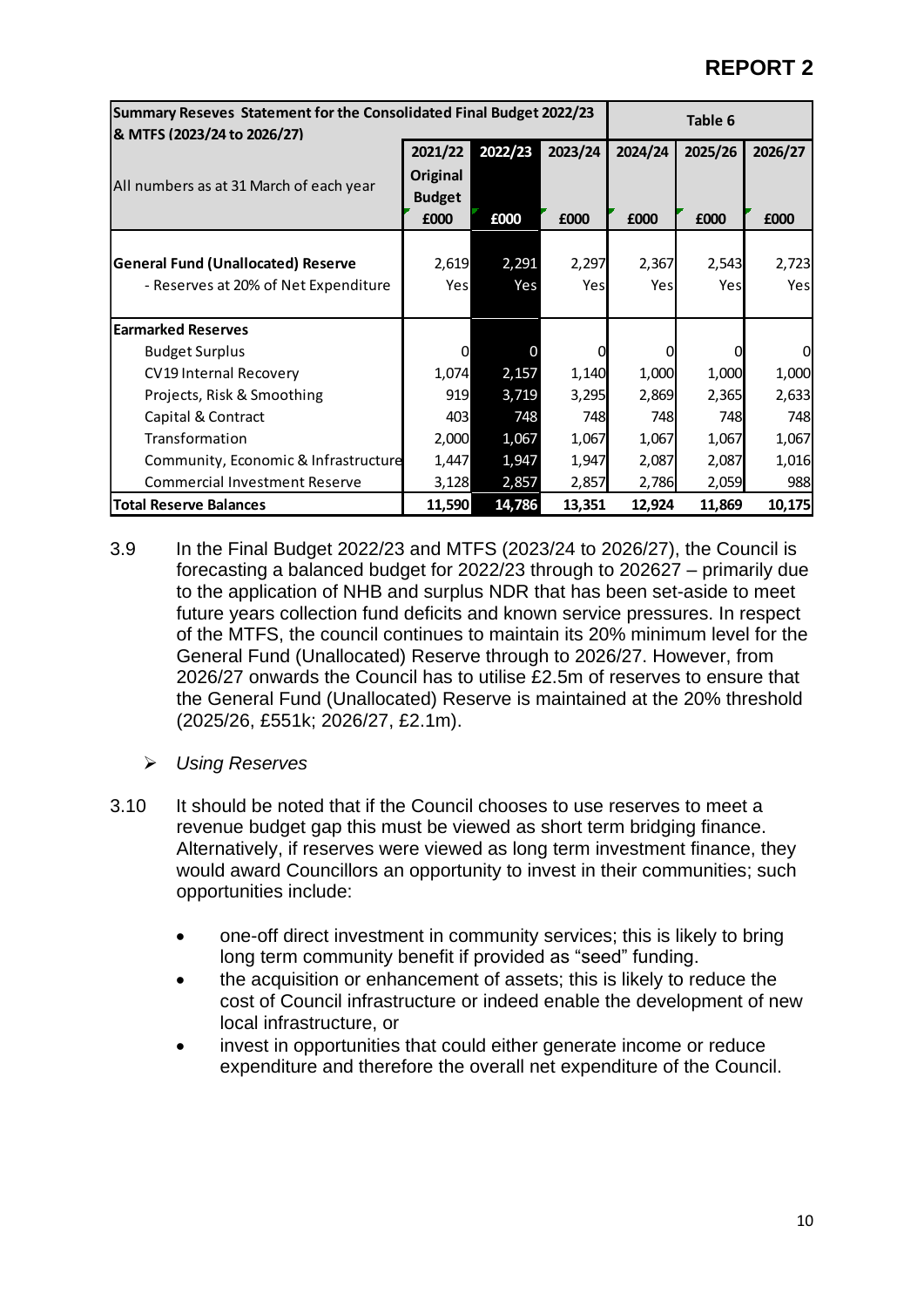#### **Capital**

- 3.11 The detailed capital programme is shown at **Appendix 2**, section 3 and is summarised in **Table 7** below. Members should note that the programme over the MTFS totals £30.1m. In respect of:
	- **2022/23**, the programme is £6.8m and does:
		- o not include any new capital allocations in respect of Naseby Close, De Verdon Road or Commercial Property Acquisitions.
		- o include allocations in respect of service transformation, although this will be entirely funded by the freedoms awarded by the "Flexible Use of Capital Receipt" policy approved by Council in 2021/22.
	- **2023/24 onwards**, the programme includes additional allocations for the Market Harborough and Lutterworth Leisure Centres, and significant allocations in respect of the acquisition and development of a new depot and cemetery at Market Harborough.

| <b>Summary of the Capital Programme</b>                                                                                                       |                 | Table 7            |              |         |             |         |                  |
|-----------------------------------------------------------------------------------------------------------------------------------------------|-----------------|--------------------|--------------|---------|-------------|---------|------------------|
|                                                                                                                                               | Current<br>Year | New Budget<br>Year |              |         | <b>MTFS</b> |         | Total<br>Capital |
|                                                                                                                                               | 2021/22         | 2022/23            | 2023/24      | 2024/25 | 2025/26     | 2026/27 | Programme        |
|                                                                                                                                               | £000            | £000               | £000         | £000    | £000        | £000    | £000             |
| <b>Capital Projects Approved in Previous Years</b>                                                                                            | 5,303           | 4,261              | 3,835        | 1,960   | 1,160       | 860     | 17,379           |
| <b>New Capital Proposals</b>                                                                                                                  |                 |                    |              |         |             |         |                  |
| Frank Whittle Monument                                                                                                                        |                 |                    | 75           |         |             |         | 75               |
| The Symington Building: External Works                                                                                                        |                 | 222                | 250          |         |             |         | 472              |
| Welland Park Public Toilet Refurbishment                                                                                                      |                 | 260                |              |         |             |         | 260              |
| EV Charging Points (Car & Bike)                                                                                                               |                 | 90                 |              |         |             |         | 90               |
| Finance & Assets System                                                                                                                       |                 | 430                |              |         |             |         | 430              |
| New Depot                                                                                                                                     |                 |                    |              |         | 5,000       |         | 5,000            |
| Cemetery: Market Harborough                                                                                                                   |                 |                    |              | 1,000   |             |         | 1,000            |
| Service Transformation (Flexible Use of Capital Receipts)                                                                                     |                 | 1,500              |              |         |             |         | 1,500            |
| Hybrid Democratic Virtualisation                                                                                                              | 40              |                    |              |         |             |         | 40               |
| Market Harborough Leisure Centre - Additional Funds                                                                                           |                 |                    | 1,000        | 2,000   | 550         |         | 3,550            |
| Lutterworth Leisure Centre - Additional Funds<br>A                                                                                            |                 |                    | 100          | 250     |             |         | 350              |
| <b>Total New Capital Proposals</b>                                                                                                            | 40              | 2,502              | 1,425        | 3,250   | 5,550       | 0       | 12,767           |
| <b>Total Capital Programme</b>                                                                                                                | 5,343           | 6,763              | 5,260        | 5,210   | 6,710       | 860     | 30,146           |
|                                                                                                                                               |                 |                    |              |         |             |         |                  |
| <b>Sources of Finance</b>                                                                                                                     |                 |                    |              |         |             |         |                  |
| <b>External Funding &amp; Grants</b>                                                                                                          | 3,474           | 1,626              | 1,820        | 3,328   | 1,270       | 720     | 12,238           |
| Capital Receipts                                                                                                                              | 703             | 3,926              | 500          | 450     | 50          | 50      | 5,679            |
| Service Charges                                                                                                                               | 6               |                    | 6            | 6       | 6           | 6       | 36               |
| Direct Revenue Financing                                                                                                                      | 250             | 630                | 100          | 0       | 0           | 0       | 980              |
| Unsupported Borrowing (MRP/Capital Financing)                                                                                                 | 910             | 575                | 2,834        | 1,426   | 5,384       | 84      | 11,213           |
| <b>Total Sources of Finance</b>                                                                                                               | 5,343           | 6,763              | 5,260        | 5,210   | 6,710       | 860     | 30,146           |
| This is the additional allocation to the Leisure Centre Redevelopment approved by Cabinet in September 2021. As noted in the report, the<br>Α |                 |                    |              |         |             |         |                  |
| future contractor will reimburse the Council for the revenue capital finanicng cost. The total "gross" capital commitment at each site is as  |                 |                    |              |         |             |         |                  |
| follows:                                                                                                                                      |                 |                    |              |         |             |         |                  |
|                                                                                                                                               | Current         | Additional         | <b>Total</b> |         |             |         |                  |
|                                                                                                                                               | ₹<br>£000       | £000               | £000         |         |             |         |                  |
| Market Harborough                                                                                                                             | 5,200           | 3,550              | 8,750        |         |             |         |                  |
| Lutterworth                                                                                                                                   | 650             | 350                | 1,000        |         |             |         |                  |
|                                                                                                                                               | 5,850           | 3,900              | 9,750        |         |             |         |                  |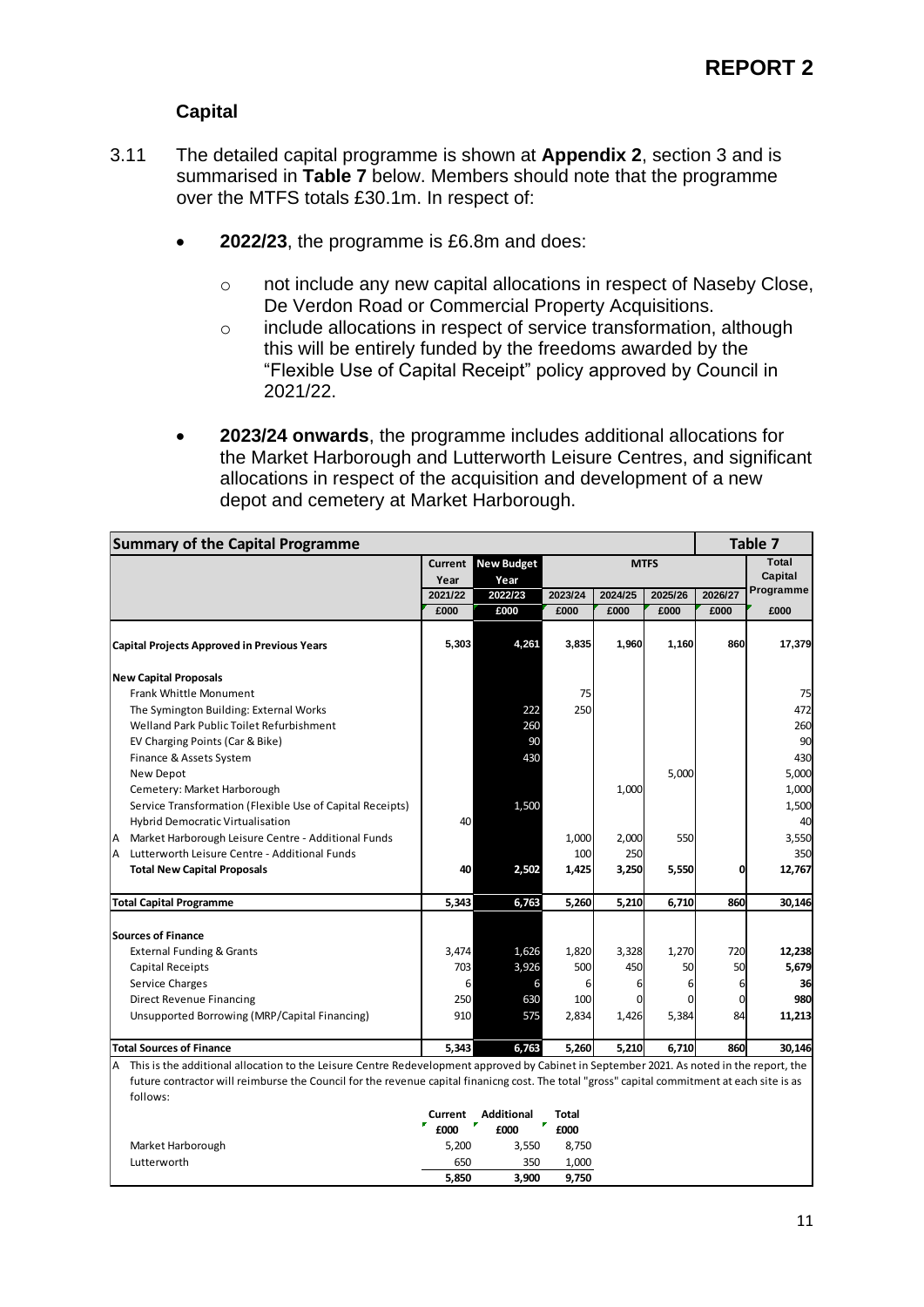#### **Special Expenses**

- 3.12 Special expenses are applied when Harborough District Council provides services in a parish (or unparished area) which is provided in other parishes by a town or parish council. Special Expenses are paid to the District Council for; cemetery provision, allotment provision, Harborough in Bloom, Harborough Town Centre Support (including specified events), parks and recreation grounds, memorial gardens, bus shelters and space considered to be in the public realm.
- 3.13 Special expenses have been calculated in accordance with the current policy. **Table 8** below shows the special expenses for 2022/23 which will be incorporated into the Council Tax calculations:

| <b>Special Expenses by Parish 2022/23</b> |         |            |             |                   |                          |          |                             | Table 8  |  |
|-------------------------------------------|---------|------------|-------------|-------------------|--------------------------|----------|-----------------------------|----------|--|
| Parish                                    |         |            | Charge for: |                   |                          |          | Variance                    |          |  |
|                                           |         | 2022/23    |             | 2021/22           | <b>Change in Expense</b> |          | <b>Change in Individual</b> |          |  |
|                                           |         |            |             |                   | <b>Between Years</b>     |          | <b>Band D Charge</b>        |          |  |
|                                           | £       | Per Band D | £           | <b>Per Band D</b> | £                        | %        | £                           | %        |  |
|                                           |         | Property   |             | Property          |                          |          |                             |          |  |
|                                           |         | $(*)$      |             | (**)              |                          |          |                             |          |  |
| Blaston                                   | 327     | 11.08      | 329         | 11.71             | (2)                      | $-0.6%$  | (0.63)                      | $-5.4%$  |  |
| Foxton                                    | 2,245   | 10.09      | 2,168       | 10.13             | 77                       | 3.6%     | (0.04)                      | $-0.4%$  |  |
| <b>Great Bowden</b>                       | 5,107   | 8.18       | 5,760       | 9.30              | (653)                    | $-11.3%$ | (1.12)                      | $-12.0%$ |  |
| <b>Great Easton</b>                       | 4,920   | 14.38      | 5,250       | 15.44             | (330)                    | $-6.3%$  | (1.06)                      | $-6.9%$  |  |
| Lutterworth                               | 43,296  | 11.73      | 41,847      | 11.47             | 1,449                    | 3.5%     | 0.26                        | 2.3%     |  |
| Market Harborough                         | 464,052 | 52.26      | 453,038     | 51.99             | 11,014                   | 2.4%     | 0.27                        | 0.5%     |  |
| Saddington                                | 3,085   | 17.16      | 3,270       | 23.96             | (185)                    | $-5.7%$  | (6.80)                      | $-28.4%$ |  |
| Thurnby & Bushby                          | 36,392  | 24.24      | 35,338      | 24.65             | 1,054                    | 3.0%     | (0.41)                      | $-1.7%$  |  |
| <b>Broughton Astley</b>                   | 14,421  | 4.32       | 13,876      | 4.24              | 545                      | 3.9%     | 0.08                        | 1.9%     |  |
| Fleckney                                  | 1,188   | 0.73       | 1,172       | 1.74              | 16                       | 1.4%     | (1.01)                      | $-58.0%$ |  |
| <b>Great Glen</b>                         | 3,426   | 1.85       | 3,311       | 1.84              | 115                      | 3.5%     | 0.01                        | 0.5%     |  |
| Scraptoft                                 | 5,580   | 5.35       | 5,391       | 5.54              | 189                      | 3.5%     | (0.19)                      | $-3.4%$  |  |
| <b>Total</b>                              | 584,039 |            | 570,750     |                   | 13,289                   | 2.3%     |                             |          |  |
| <b>NB</b>                                 |         |            |             |                   |                          |          |                             |          |  |
| $\ast$<br>2022/23 Council Tax Base        |         |            |             |                   |                          |          |                             |          |  |
| ** 2021/22 Council Tax Base               |         |            |             |                   |                          |          |                             |          |  |

#### 4.1 **Fees & Charges**

4.1 Fees & Charges for the forthcoming year, these are shown in **Appendix 2,** Section 4/**Annex A**. The main changes in Fees & Charges between 2021/22 and 2022/23 is an increase of 4.9% increase except for those Fees & Charges that are controlled by statute.

#### **5 ROBUSTNESS OF THE 2022/23 BUDGET AND MEDIUM-TERM FINANCIAL STRATEGY 2023/24 TO 2026/27**

5.1 The Council's Responsible Finance Officer (s.151) is required to make a statutory statement in respect of the Budget and Reserves (s.25, LG Finance Act 2003) and a detailed commentary is shown in **Appendix 2**, Section 5.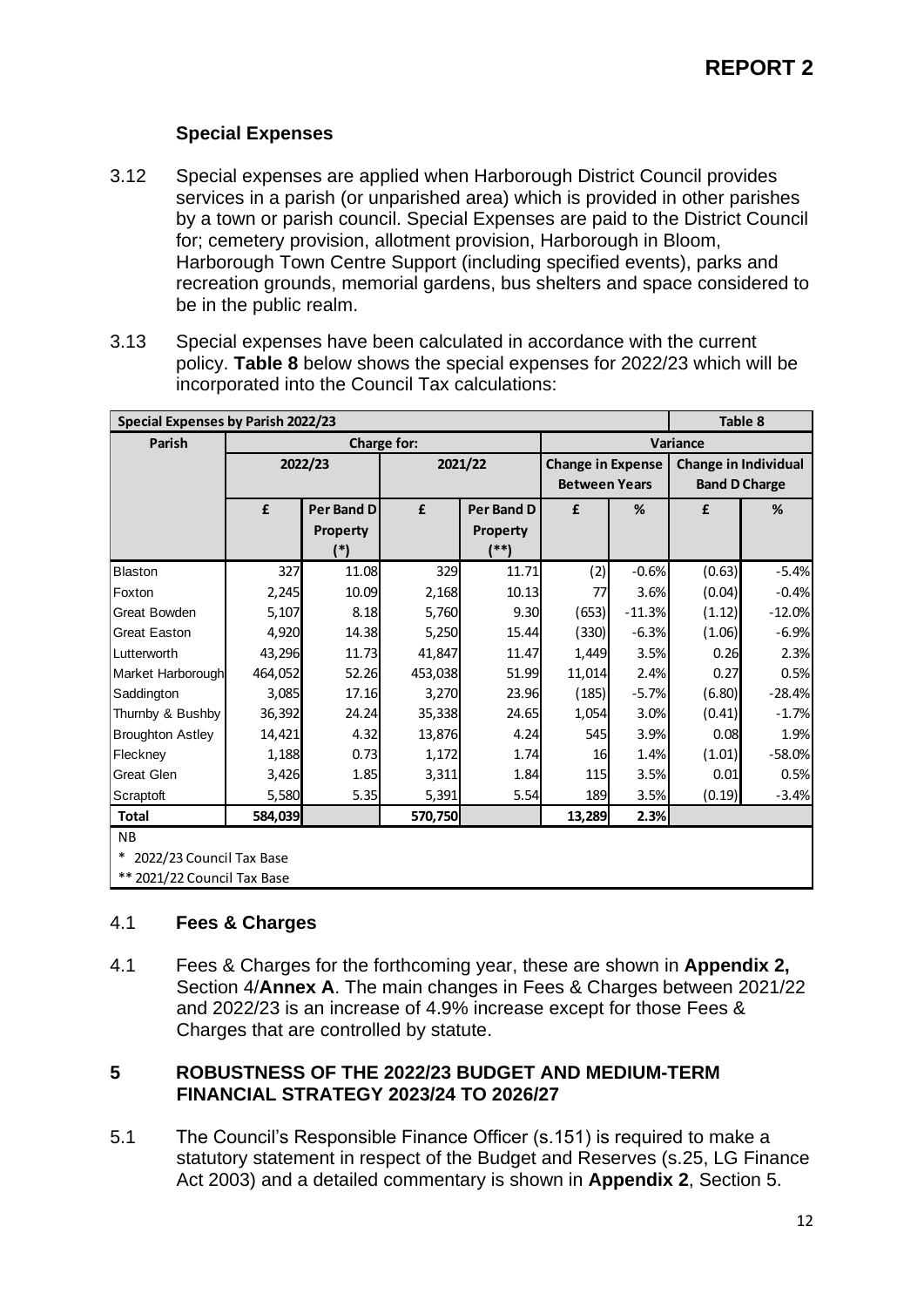This commentary addresses the risks that both the Council and the wider local government community face at this challenging time, including the impact of the Coronavirus pandemic. In addition, sensitivity analysis is applied against these risks and their impact on General Fund reserves is assessed. In summary, the key findings are:

- i. In 2022/23 the budget requirement is £13m, with a net contribution to reserves of £1.4m. However, some reserves are used, as permitted by government, and agreed by Council last year, to finance the second year of the "spreading" the Collection Fund deficit.
- ii. The Council maintains its 20% minimum level of reserves for the General Fund (Unallocated) Reserve all the way through the MTFS.
- iii. The sensitivity analysis has shown that for 2022/23 the Council has sufficient reserves to meet a range of sensitivity scenarios. This also holds true for over the MTFS period except in the last year (2026/27).
- ➢ *Self-Financing*
- 5.2 In respect of the Council becoming self-financing, it cannot be said that over the MTFS income = expenditure as it does need to use "unplanned" reserves by 2025/26. However, it can be concluded that it maintains good financial resilience as it has sufficient reserves to meet the first 4 years of the MTFS (baring a most pessimistic scenario) – this is a significant improvement compared to last year's MTFS.
- 5.3 Councillors must however remain cognisant of the fact that the Council must have "continuous improvement" at the core of its service delivery model and that that it must deliver the results of the BC25 and transformation programme. Only in this will the Council be able to improve its self-financing and financial resilience be in a position to make choices in the delivery of services and ensure that our residents and the business community receive the services that are needed. However, it is expected that demand will continue to increase, inflationary pressures will remain for some time to come and therefore, in due course, the Council may have to revisit the principles of its delivery model and change programme. Such issues that the Council may have to face into include:
	- i. **providing services at reduced service standard**. Local Authorities are proud of delivering high quality services to their communities; however, quality comes at a cost and in the end, councillors may have to consider some element of reduced service provision.
	- ii. **stopping services**. If funding continues to fall and service demand increase, the Council may well have to stop some services to enable the delivery of core "last resort" services.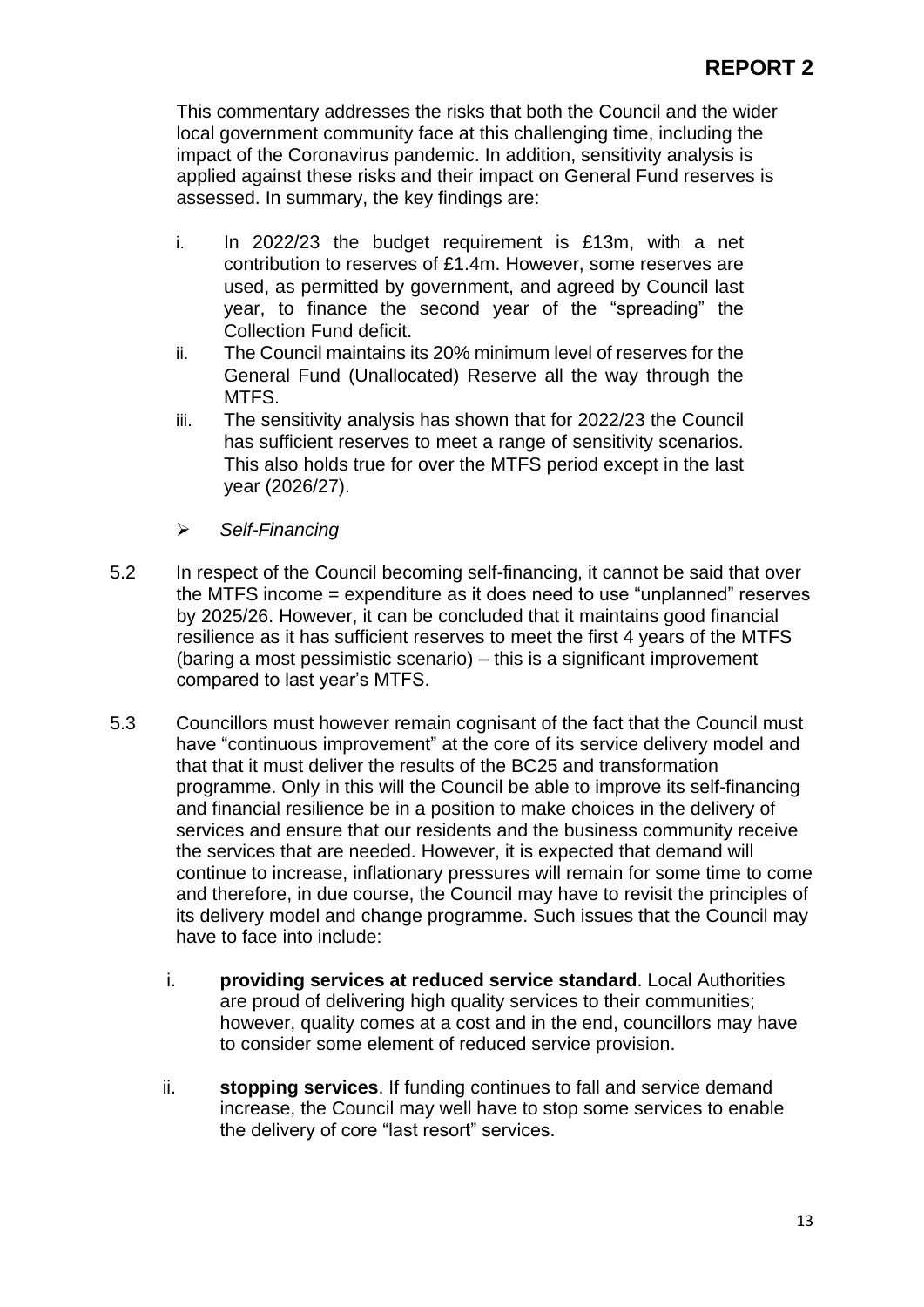- iii. **capital investment**. At this time the Council is relatively healthy in respect of capital resources. However, strict control will be needed to ensure that these resources are invested for the benefit of the local community; to either reduce net revenue cost or support the development of infrastructure redevelopment.
- iv. **increasing fees & charges**. The budget includes proposals to increase some fees & charge, but also includes a reduced income profile from car parking due to the impacts of CV19. A systematic review is needed of all fees and charges, ensuring where services can be charged for that they are and to the maximum extent possible.
- v. **further increases in Council Tax**. It is recommended that Council increases Council Tax for 2022/23 by £5 and the MTFS has included a notional increase for each subsequent year. If the Council chooses not to increase its Council Tax annually in the years after 2023/23, this will have a structural impact on future income of the Council. Members should note that the government's own funding model assumes that each Council will increase its Council Tax by the maximum allowed.

However, in respect of commercial investment Cabinet should note that such activity has now been significantly curtailed by government so it should not be seen as the opportunity it once was. The government has imposed new controls on borrowing from the Public Works Loans Board in that if the Council has anywhere within its capital plans any commercial (for yield) investment; access to PWLB finance will not be possible – and this would also bar the Council from borrowing for noncommercial development i.e. all capital investment must have a clear purpose that is not predicated on income generation (for yield).

- 5.4 Considering all the factors noted within the "Robustness" statement in respect of the 2022/23 Budget, it is considered that the combination of the:
	- Councils' commitment to continue to find service efficiencies via transformation and continuous improvement,
	- the direction of travel in relation to governance,
	- the clear indication to invest in services, and
	- it's prudent position relating to income recognition, including raising Council Tax to the permitted maximum,

….the budget proposed for 2022/23 should not give Members any significant concerns over the Council's financial position.

- 5.5 With regard to the MTFS (2023/24 onwards):
	- New Homes Bonus will have been removed as a source of central government funding by 2023/24;
	- The Council is expecting a negative impact from the Fair Funding Review, although this has been delayed until 2023/24.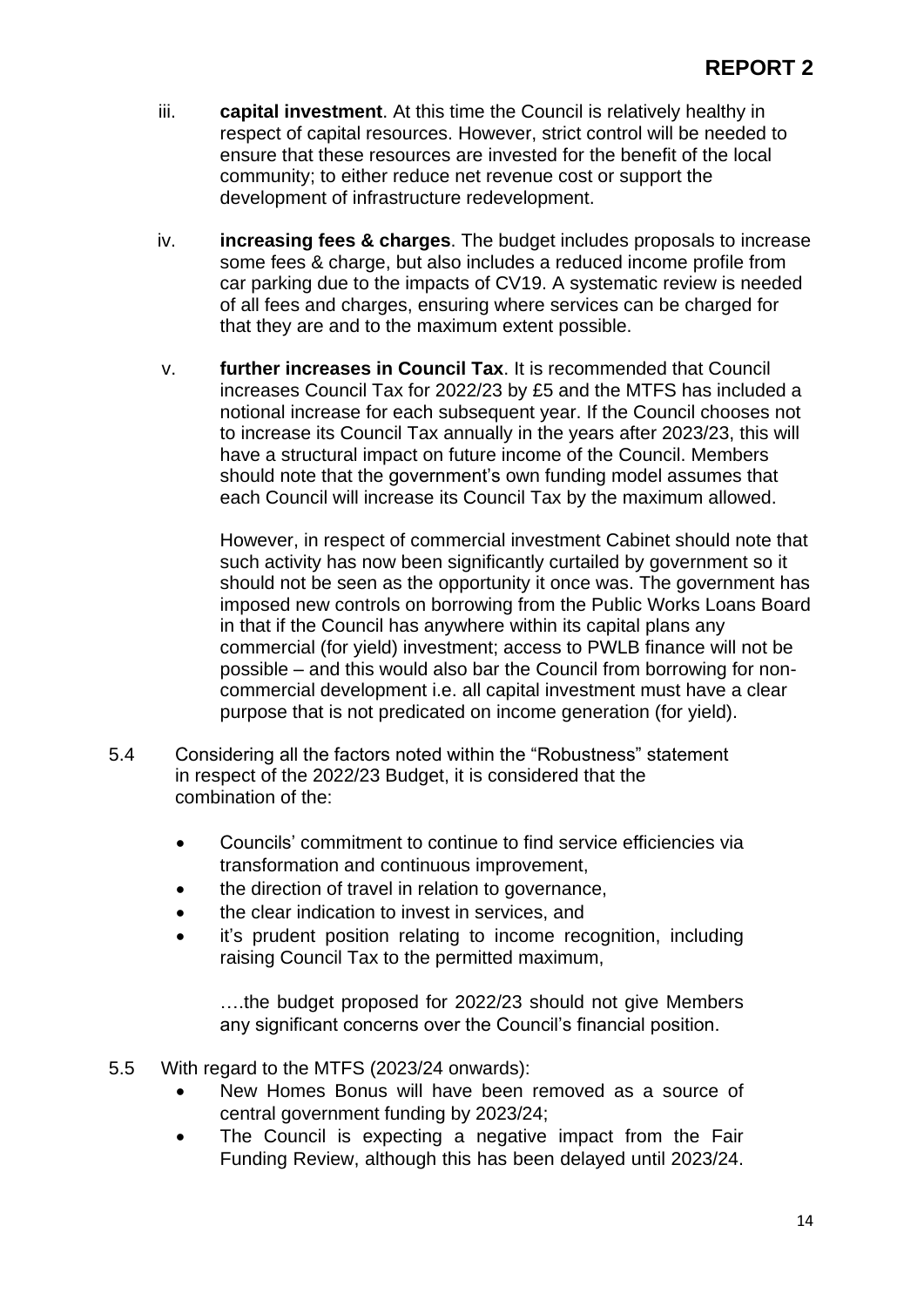However, the Council has mitigated some potential risk from this review by including a negative funding adjustment;

….but the Council continues to face a not insignificant financial challenge towards the last two years of the MTFS. This is discussed earlier in this report, but it is necessary to reiterate that the Council must continue to transform its delivery model to ensure that it can deliver financially sustainable services and be financially resilient.

- 5.6 With regard to:
	- i. **Service Transformation;** the Council must deliver the savings that have been identified from the Budget Challenge 2025 programme and continue with its broad transformation programme. It is expected that these proposals will impact on all aspects of service delivery; ranging from how the Council delivers its front-line services, supports these services, and delivers democracy.
	- ii. **Coronavirus Pandemic;** the Council continues to be impacted by the CV19 pandemic, but it has introduced a number of budgetary mitigations to help manage its impact. Further, the Council is maintaining a £1m CV19 Internal Recovery Fund for the life of the MTFS to provide a safety-net of funding to help deliver future services.

#### **CIPFA Resilience Index (Appendix 2, Annex B)**

5.7 Each year the Chartered Institute of Public Finance and Accountancy (CIPFA) issues its annual Resilience Index. The 2022 index, which reviews financial resilience based on the 2020/21 statement of accounts, was published on the 2<sup>nd</sup> February 2022, this is shows at **Annex B** to **Appendix 2.** In summary, the index for the Council fairly represents the position of the authority as at the 31st March 2021. Since then, the BC25 programme has concluded, identifying savings of £3.1m, it has introduced the ICT Strategy and the Flexible Use of Capital Receipts Strategy and undertaken a further budgetary review that includes propositions in respect of a review of the Councils target operating model and shared services proposals.

#### **Sensitivity Analysis**

5.8 As a cautionary commentary, the sensitivity analysis shown in **Appendix 2**, Section 5 does show that if the most Pessimistic risk profile is followed, the Council will have insufficient reserves by 2026/27. The Council therefore needs to remain cognisant of the fact that although its financial position is significantly more robust that this time last year, it needs to continue with its programme of change to ensure that it remains on this path.

#### **Conclusion**

5.9 To balance a budget is a complex and continuous activity and Councils must ensure they have good financial planning in place supported by active monitoring and review. However, unexpected budgetary pressures may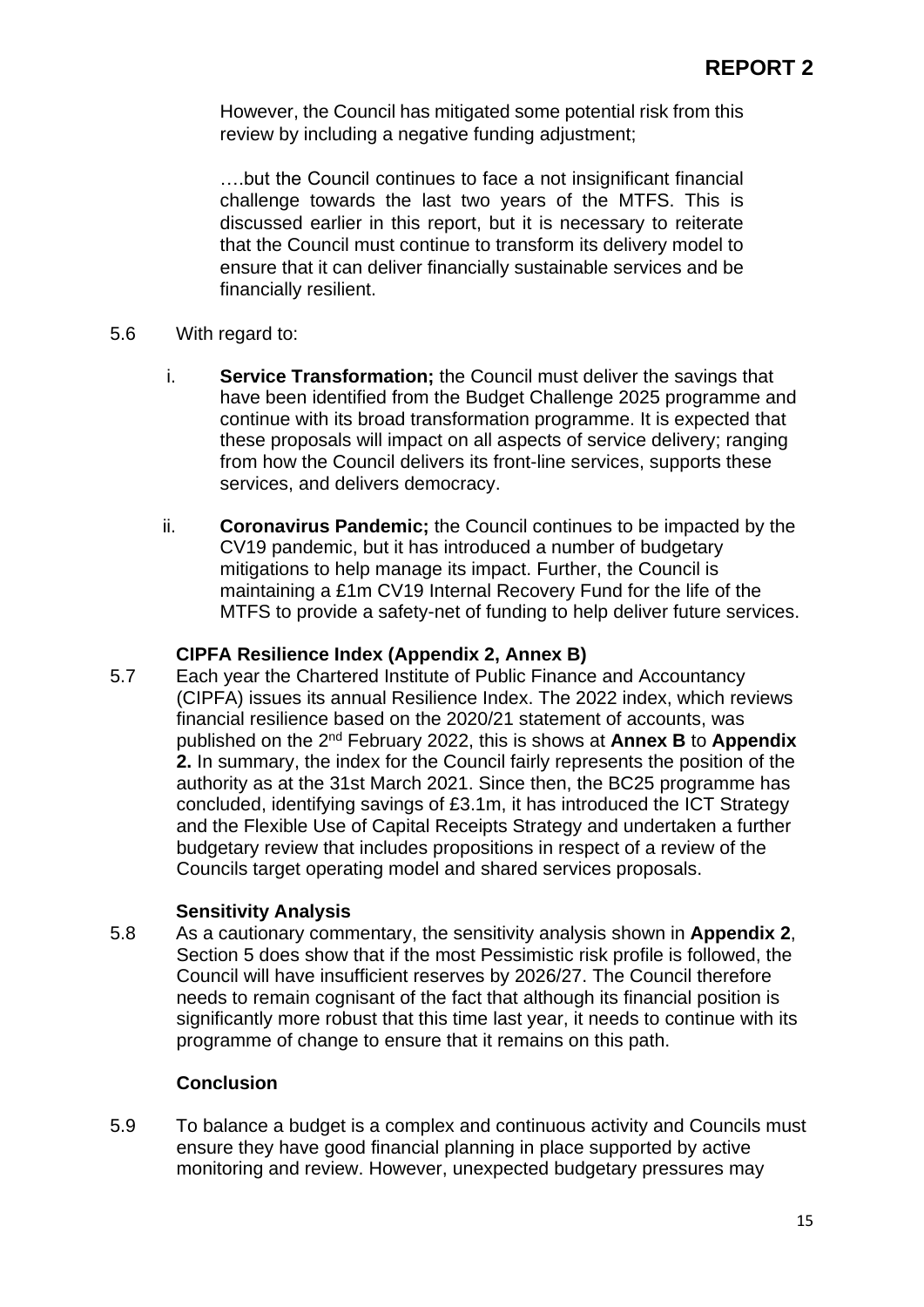occur that result in an unbalanced budget. Realigning the budget requires good communication and financial control. It is the:

- "direct" responsibility of the Responsible Financial Officer (RFO) to ensure that the budget is balanced but they cannot work in isolation. The RFO must be supported by the chief executive and the leadership team. However, it is also the,
- "indirect" responsibility of the Council to ensure that it supports the delivery of services that are:
	- o Economically viable,
	- o Efficiently run, and
	- o Effective at meeting their aims and objectives.
- 5.10 And in a fast-changing, fiscally constrained environment it does require a Council to be entrepreneurial, inspirational, and collaborative so it can deliver customer centric services. To achieve this it must:
	- maximise its sources of income (Council Tax, Fees & Charges),
	- deliver the right services to a standard that is effective (minimal), and
	- have at its core an ethos of financial sustainability and resilience, transformation, and continuous improvement.

#### **6. Legal Issues**

6.1 This report supports the Council in its statutory responsibilities in respect of delivering a balanced budget (s.32, 43 & 93, Local Government Act 1992) and supporting the Responsible Financial Officer in meeting his statutory responsibilities in respect of the proper administration of the Councils financial affairs (s.151, Local Government Act 1972).

#### **7 Resource Issues**

7.1 The financial implications have been shown within the main body of this report; these are in respect of both revenue and capital budgeting, and reserves management. With the continuation of the BC25 programme, there is the potential for changes in establishment and where such changes may occur, they will be managed via the Councils human resource policies.

#### **8. Equality Analysis Implications/Outcomes**

8.1 The equality implications arising from each of the BC25 reviews includes appropriate equality implications.

#### **9. Risk Management Implications**

9.1 Specific risk issues, and associated sensitivity analysis are presented throughout this report and appendices; including the Responsible Financial